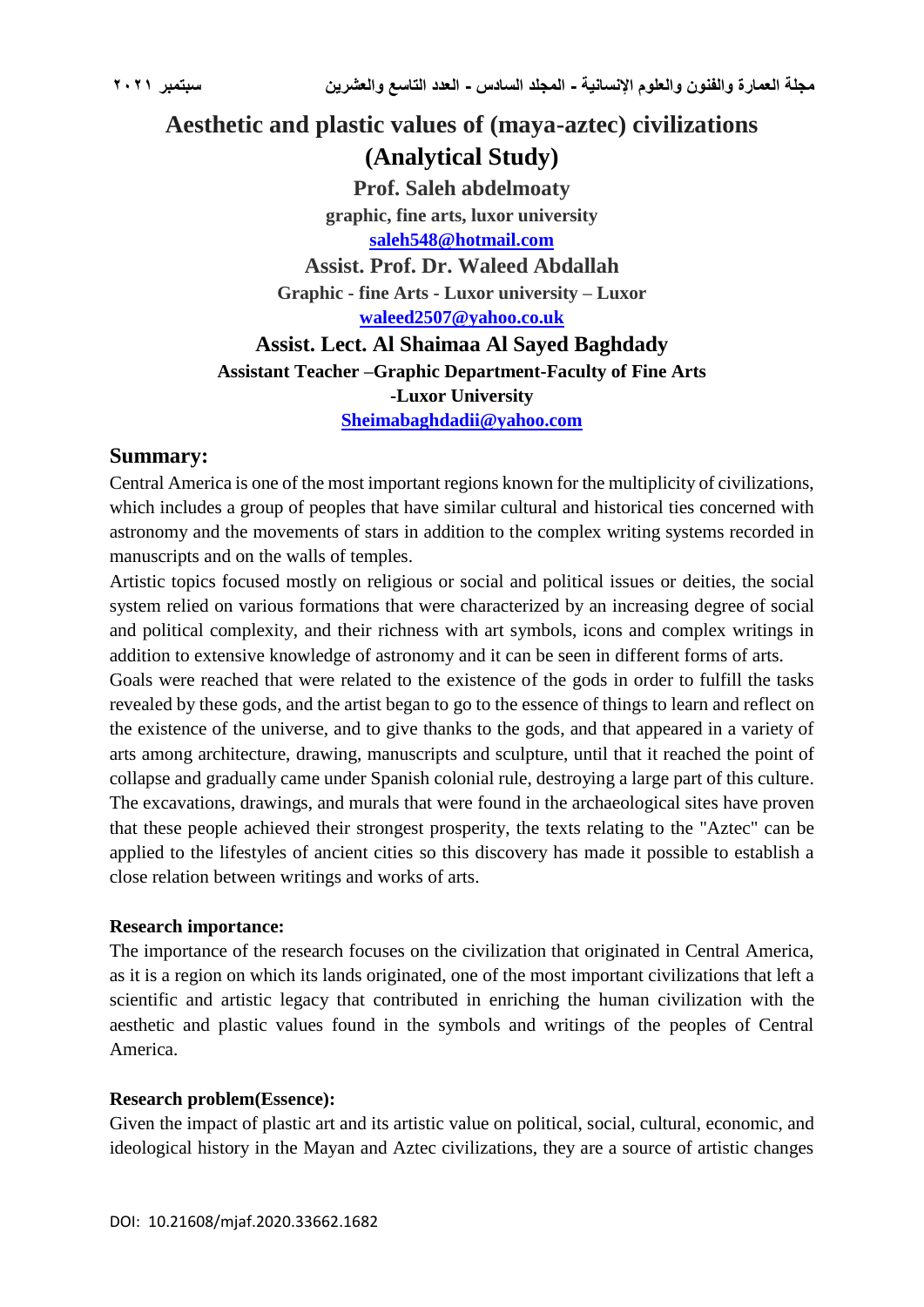and fluctuations that are evident in the associated formative treatments that were affected by the successive periods in those civilizations that express the culture of each historical era.

### **The research problem is summarized in the following question:**

-Did reading and deciphering the Mayan and Aztec civilizations play a role in understanding the artistic and intellectual data of these two civilizations?

#### **The research aims to:**

-Focus on the Central American region and the most important civilizations that arose on its lands.

-Study and extract the aesthetic values of symbols and plastic elements in the arts of civilizations of Central America.

-Examining the aesthetic and plastic values involved in these civilizations.

#### **Research Assumptions:**

#### **The researcher assumes that:**

-There is an important influence of the Maya and Aztec civilizations on the various international arts movement.

-The role of plastic arts for the Maya-Aztec civilizations in inspiring creative elements of new visual items for graphic artists.

#### **Research boundaries:**

#### **The research provides artistic study**

First: Time limits: The study is concentrated in time between the periods 1800 BC-1521 AD. Second: Spatial boundaries: the place is located in Central America in that period.

### **Research method:**

### **Research follows the historical analytical approach:**

The study is based on the historical analytical method, which dealt with identifying the history of the civilizations of Central America and its most important artistic features.

### **Maya Civilization:**

Mayan civilization was established in northern Guatemala and parts of Mexico, where the tropical forests and these areas are the home of the Mayan Indians who reached its climax in the year 700 BC, and the arrival of the Spanish and Europeans in the Americas caused the destruction of this civilization.

The traditional civilization of the Maya people emerged and became a complex civilization from 300 CE-900 CE when the major politically independent cities were established in the eighth and ninth century AD, the classical "Maya" civilization began to decline due to war and internal revolts on the ruling class and nobles, and the Spanish began controlling the lands of the Maya within the limits of 1520 AD, and some areas resisted desperately and the last of the "Maya" kingdoms of Itza, which were not subject to the Spanish until 1697 AD.

The ancient "Mayan" civilization, which was distinguished by archaeologists, began in the late pre-classical period and extended until the end of the classical era. The late classical period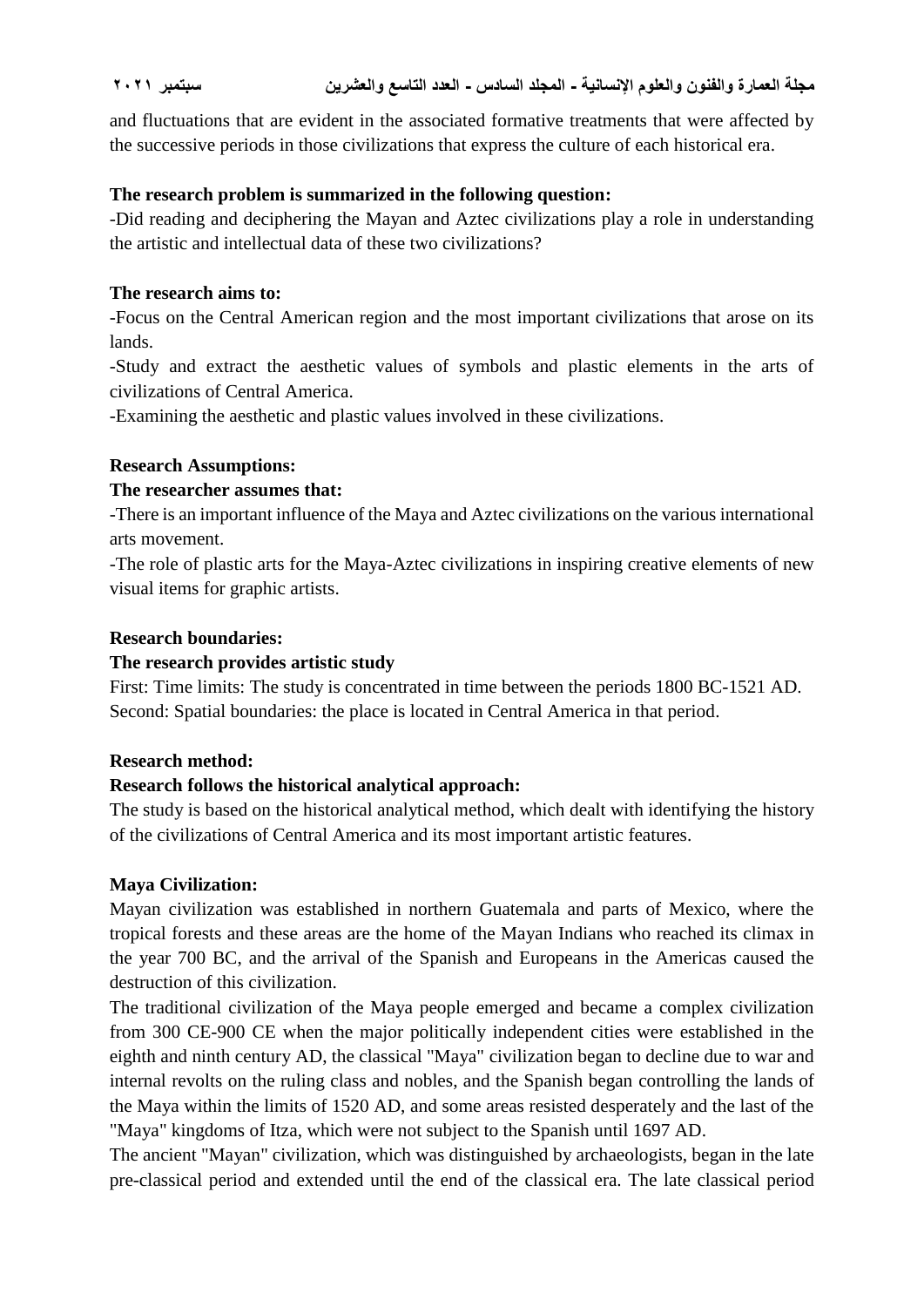(which focused in the central and southern Maya region) is the apex of the Mayan civilization and is characterized by the expansion of civilization, art and architecture.

At the end of the late classical period, the sites in the southern and central lowlands witnessed a decrease in population and cultural activity; On the contrary the population in the northern sites increased and became prosperous.

## **The Maya civilization is divided into four main periods 1-The pre-classical period: 1800-2000 BC to 250 AD**

The Maya people developed their first civilization in the pre-classical period, characterized by civilized societies and language development. The people gained experience and began making pottery and small figurines made of clay. War appears to have intensified during this period, as evidenced by the weapons and began depicting rulers as warriors, the emergence of mass graves and beheaded structures Figure (1).

## **2-The classic period 250 CE-900 CE**

This period was marked by the pinnacle of large-scale construction and also characterized by urbanization, the registration of archaeological inscriptions, and was called the golden period of the Mayan Empire and demonstrated important intellectual and artistic development, especially in the southern lowlands.

## **3-The post-classical period 900 CE-1500 CE**

During the ninth century the central lands of the Maya people suffered from a major political collapse, which was the abandonment of cities and the end of dynasties and ruling families and also the shifting of activity entirely to the north. This collapse was accompanied by the cessation of archaeological inscriptions and architectural construction.

## **4-The era of conquest of the Spanish 1517-1697 CE**

From 1517 to 1519 AD, three separate Spanish missions arrived to the Yucatan coast for the purpose of research and exploration, and these missions participated in a series of battles with the Mayans.

Shortly after the first exploratory expeditions to the region, the Spanish began several attempts to subdue the Mayans, and several military campaigns were organized, and in 1697 AD "Martín de Urzúa" (1653-1715 CE) (Spanish leader) launched an attack on the last independent Maya city.



**Fig. (1) Bonampak murals, representing war scenes**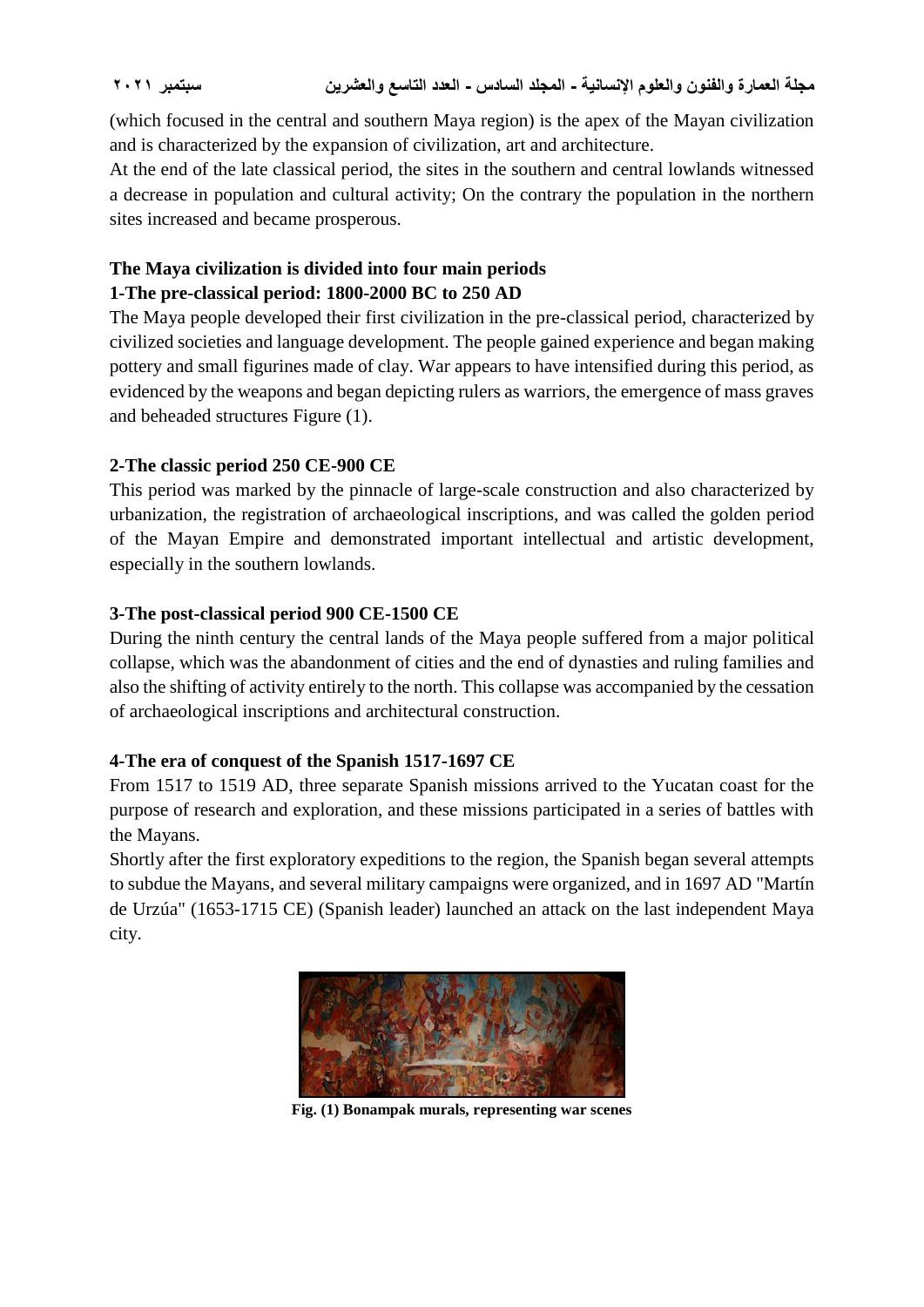#### **Mayan texts and writings:**

The Maya people followed a complex writing system similar to hieroglyphs and they wrote down their observations, their astronomical calculations, the calculation of the calendar, the writing of their lineages and their history, and the writing was a mixture of symbolic images that represented complete words that could be read and spoken, Figure (2), and also the first written inscriptions appeared of Maya "before the year 250 AD in the "Petén" region (an archaeological area north of Guatemala), beginning the classic period of Mayan history, where hundreds of texts were found on the frescoes and walls of the caves.



**Fig (2) The hieroglyphic language of the Mayans**

#### **Mayan Codex:**

The Mayan manuscripts are the main source in uncovering and knowing the facts of information related to this civilization from historical and colonial events, including religious rituals and astronomical events, which were organized in the form of tables and lists that include important dates and numbers in addition to texts and images that explain the period of rule and the transfer of power from ruler to the next till the last one, as well as legendary events associated with the gods ,and other topics such as determining the appropriate days to perform rituals, which were used for religious ritual purposes.

#### **The Madrid codex:**

This manuscript remained for a long time in the form of two separate manuscripts known as "Troano" and "Cortesianus", but in the year 1880 AD, the French

scholar" Leon de Rosny" discovered that both represented sections of one manuscript.

The "Madrid" manuscript contains 56 leaves that collect Mayan beliefs about the four original directions and the deities (Figure 3) with information on the celebration of the New Year and detailed



**Fig (3) The corn god (left) and the rain god, Chac-Madrid manuscript**

### **Mayan arts:**

calendars of the 260 days of the year.

Maya culture and art spread in its first era in most of its lands in a regular manner, and the art, architecture, mathematics, engineering, and astronomy reached a great degree in these cities. The Mayan people lived in an advanced society that flourished in Central America long before the Spanish arrived, they built temples and major buildings, and their religion was based on multiple deities.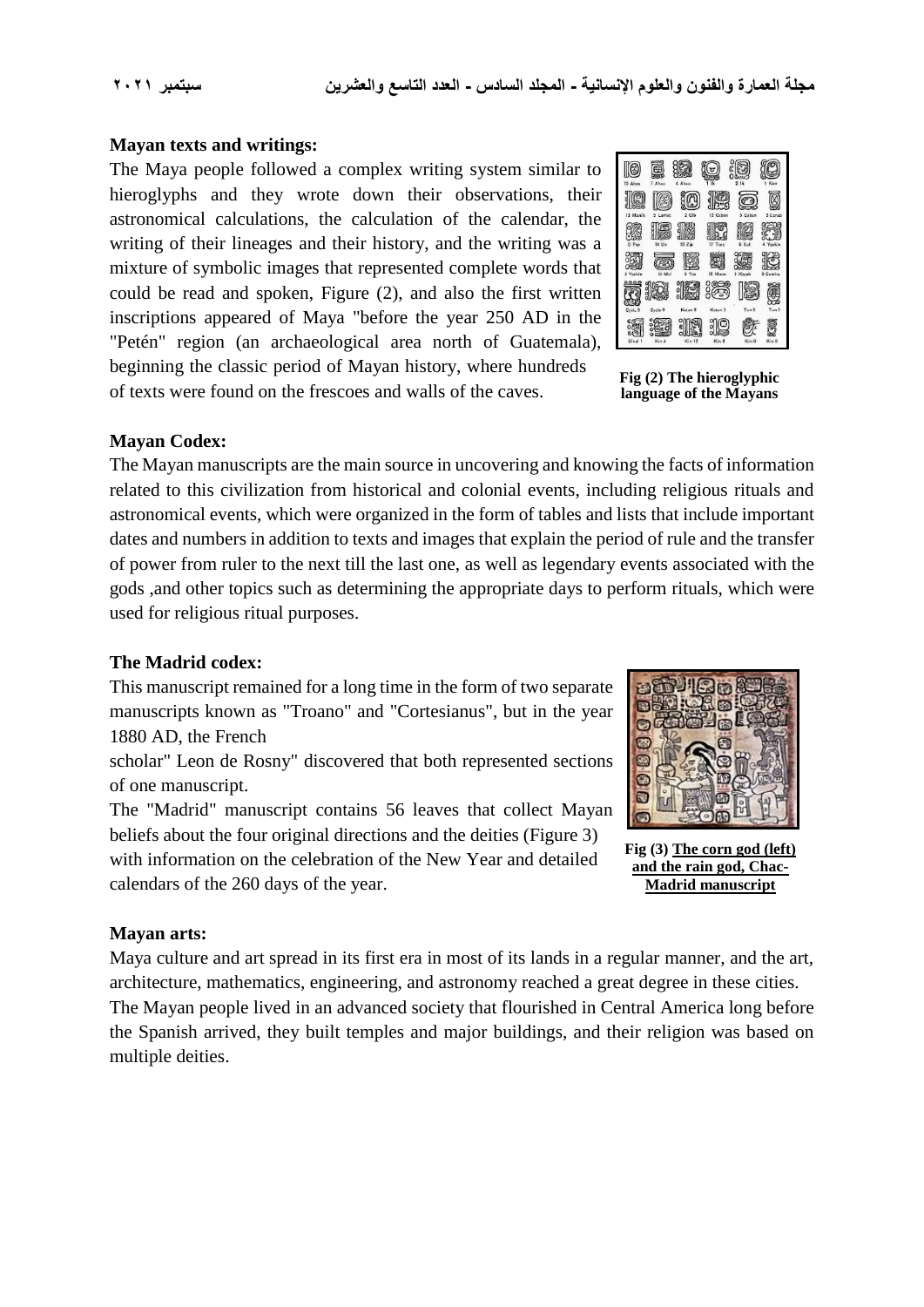#### **Mayan murals:**

Wall paintings in Central America are filled with religious and political meaning and are sometimes accompanied by interpretative hieroglyphs that are sacred phrases, filled with intricate symbolism.

Artists implemented symbolic religious scenes associated with the underworld, fertility, and star cycles, along with events related to ruling families or military events (Figure 4).

#### **Mayan Calendar:**

The complex Mayan calendar relied on the idea that time is circles. Which means, in a nutshell, that time repeats itself, so it is from the events of the past that have already occurred, the events of the future can be predicted and they are codified in "Chilam Palam" which is a collection of handwritten books attributed to a priest who predicted the arrival of the Spanish (Figure 5).

#### **Mayan collapse:**

In about 850 AD, the Maya civilization began to collapse after centuries of prosperity and domination, and its people began to abandon their major cities little by little and their civilization and

**Fig (5) The Book of Chilam Balam**

great glory declined, and since the Mayans are like many ancient civilizations that were heavily dependent on agriculture to develop their economic strength, and support for the workforce. Thus, the decrease in the percentage of crops as a result of the drought wave led to a decrease in the workforce, and hence weakening political influence, which ultimately led to social disintegration and collapse.

### **Aztec Civilization:**

The Aztec people are a group of tribes that inhabited central Mexico, sources indicate that they are located somewhere northwest of the Valley of Mexico, and they call this home their name as "Chicomoztec, meaning the Seven Caves. "Mexica" is referred to as "Metzliban," meaning "Moon Lake.

The Aztecs excavated the ruins and relics, recovered the ceramics and executed stone carvings and precious masks that they presented as offerings to the gods.

### **Aztec codex:**

By the time the Aztecs came to power, books and writing in general were centuries old in Central American civilization, and because the books were made of deer skin or bark leaves, few of them escaped the destructive powers of time and climate

The Aztecs had various types of books and the most common among them was the "Tonalamatl" (Divine Calendar) book that priests use to predict and explain the will of the gods, and these daily signs and drawings were used to craft horoscopes and distinguish the future (Figure 6).



**Fig (4) Murals of Bonampak**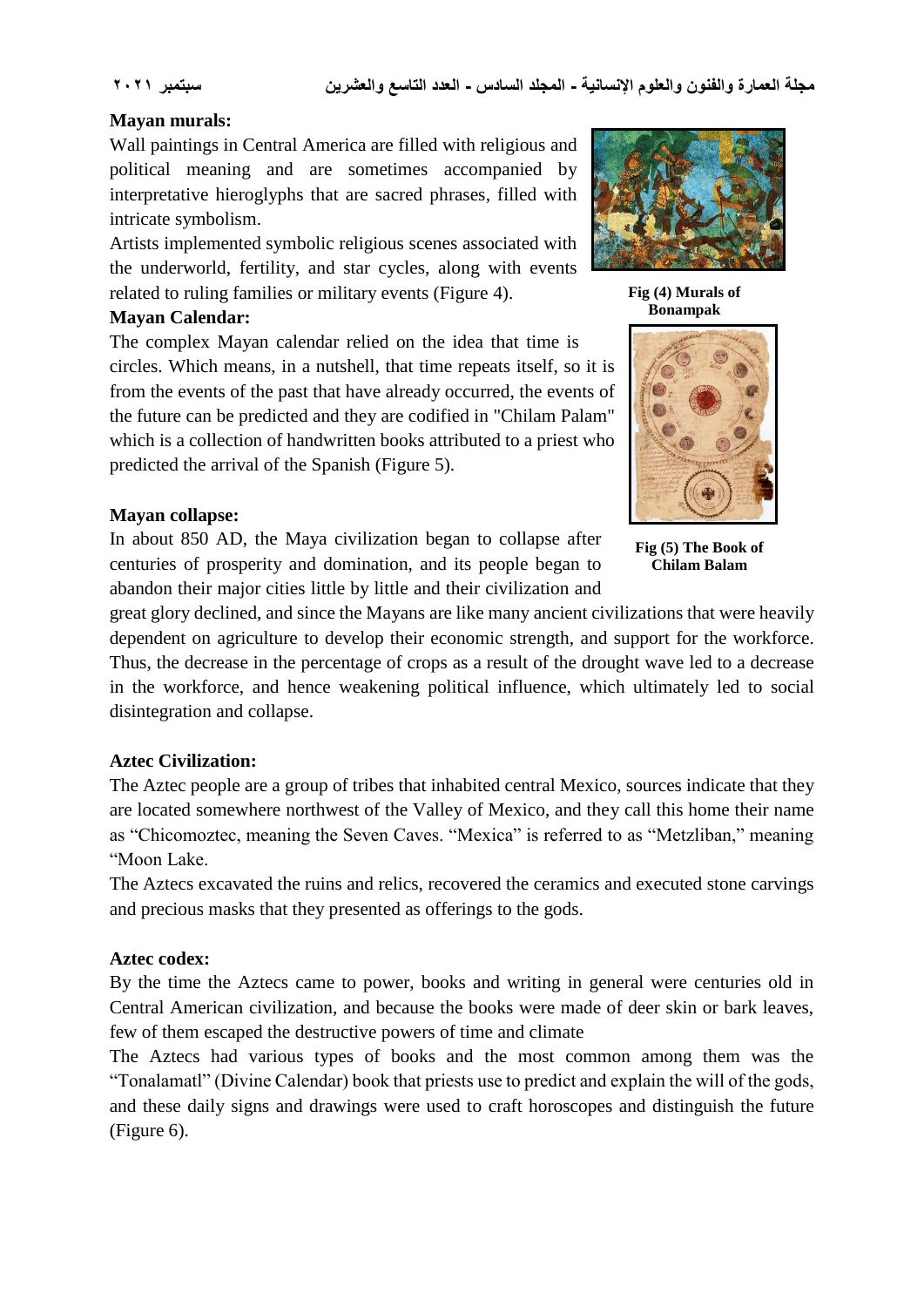#### **Aubin codex:**

It is an illustrated textual history of the Aztecs for their departure from "Aztlán" during the Spanish conquest to the early Spanish colonial period from 1519-1521 AD, ending in 1607 AD consisting of 81 leaves with an area of approximately 11 x 15 cm, and they are read from left to right and from top to bottom figure (7).

#### **Aztec arts:**

Aztec designs varied due to influences from a variety of other cultures in the Valley of Mexico from the tribes that had existed in northern Mexico that had come and settled since the sixth century, as they brought cultures combined with different experiences.

As for the designs applied to clothes, mosaics, and other sculptures, they were usually executed in very bright colors, and the brightness of the colors in the clothes often distinguished the upper layer from the general people's clothing (Figure8).



**Fig (6) Codex Borbonicus, the Aztec sacred calendar.**



**Fig (7) Aubin manuscript** 

#### **Collapse and conquest of the Spaniards:**

Central American scholars and legends consider it one of the main reasons for the rapid collapse of the Aztec Empire.: -The Aztec people used to worship the god "Qetzalquatel",

the god of wisdom and art who descended from heaven and lived on earth among people and began to teach them wisdom and art, and kept ruling over them and managing their affairs for several generations. And the Aztec peoples continued to yearn for his return and waited for him to appear again, but he did not return.



**Fig (8) Exchikati script National Library - France** 

As well as the Spanish conquest and the resulting destruction and burning of the country, in addition to the epidemics that spread with the emergence of the new world, this civilization was defeated and destroyed in a relatively very short time, and it was completely analyzed in favor of the Spanish conquest.

## **The aesthetic values of symbols and plastic elements in the arts of civilizations of Central America and their impact on contemporary arts:**

Arts, along with humanities, are considered as the cornerstone for the prosperity and progress of any human civilization in various aspects of life, and arts in different fields such as drawing, architectural art, design, sculpture, visual arts, and other arts, they certainly represent the nucleus of the industry of an advanced and civilized society where it leads to civilized prosperity, and there is an amazing bond between the arts and sciences, they both work in a very parallel line and develop as the other develops.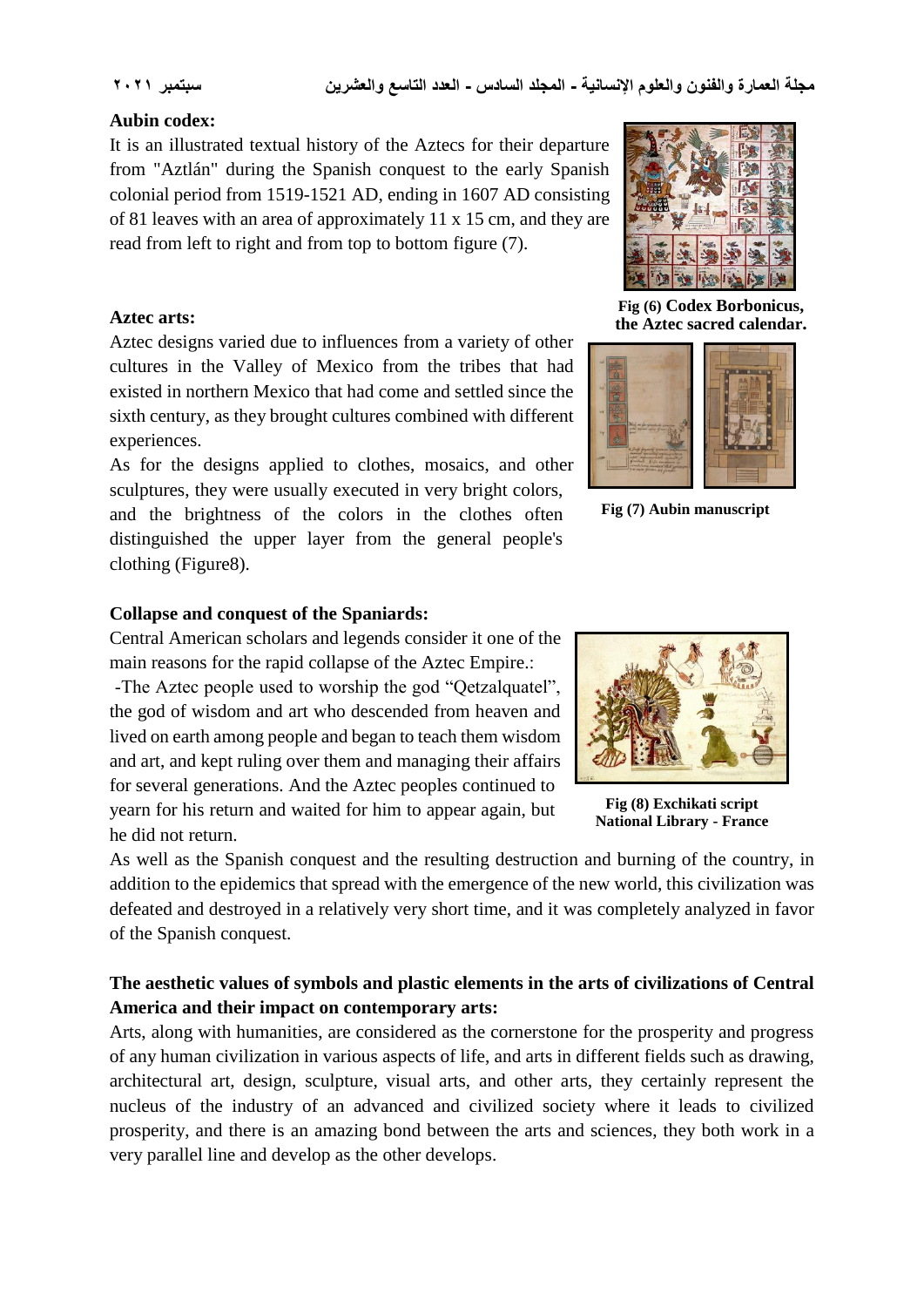The history of human civilization has been known through the drawings discovered by various fossils and monuments, and this is considered the first nucleus of art, which confirmed the first beginnings of human civilization as most of the monuments represent art itself, and if we look at the development of civilizations we will find a difference in the artistic style to distinguish each civilization from the other, and that differentiates religions, cultures, languages and customs.

All the original cultures of the ancient civilizations of Central America, such as: Olmec, Toltec (one of Central America Civilizations), Maya, Zapotec and Aztecs, are distinguished by the uniqueness and diversity of their forms and their artistic data.

## **The most important results:**

-Demonstrating the ability of the plastic arts and its artistic value, this played an important role in drawing and shaping the cultural identity of the Maya and Aztec civilizations.

-Architecture in the Mayan and Aztec civilizations holds many historical and architectural values, and these plastic values still remain to this day, a witness to the history of the value of those civilizations.

-Exploiting human energies and social awareness among the most important principles of preserving the plastic values of any civilization.

## **The most important recommendations:**

-Focusing on art localization cultures through mechanisms that have become more powerful now, such as, various social media platforms or the plastic arts sector of the Ministry of Culture, in order to spread the heritage and cultural identity of each civilization.

-It must be emphasized that the interest in plastic studies and heritage, which aims to increase the vast amount of knowledge that no one can absorb in all its aspects, it should be taken care of.

-The necessity of implementing artistic and cultural programs with sustainable development plans in order to develop the urban community while preserving the cultural identity of that civilization to support and revitalize the tourism movement and thus support the economy and society.

## **References**:

(1)-Francis.F. Berdan -2004-The Aztecs of Central Mexico an Imperial Society-2<sup>nd</sup> Edition-Thomson-Wadswor-The Belmont

**2**)-Francis F. Berdan-1997- Patricia Rieff Anawalt- The essential codex Mendoza )

University of California Press. Ltd. London-England

(**3**)-Harri Kettunen- Christophe Helmke-2011- Introduction to Maya Hieroglyphs

Twelfth Edition-XVI European Maya Conference-Copenhagen- Department of American Indian Languages and Cultures-Institute of Cross-cultural and Regional Studies-University of Copenhagen-In association with The National Museum of Denmark& Wayeb.

**(4)**-Charles Philips-2008-The Art&Architecture of the Aztec &Maya- An Illustrated Encyclopedia of the Buildings, Sculptures and Art of the Peoples of Mesoamerica

**(5)**-Early American Civilizations Maya, Aztec, and Inca -2014- Core Knowledge Foundation